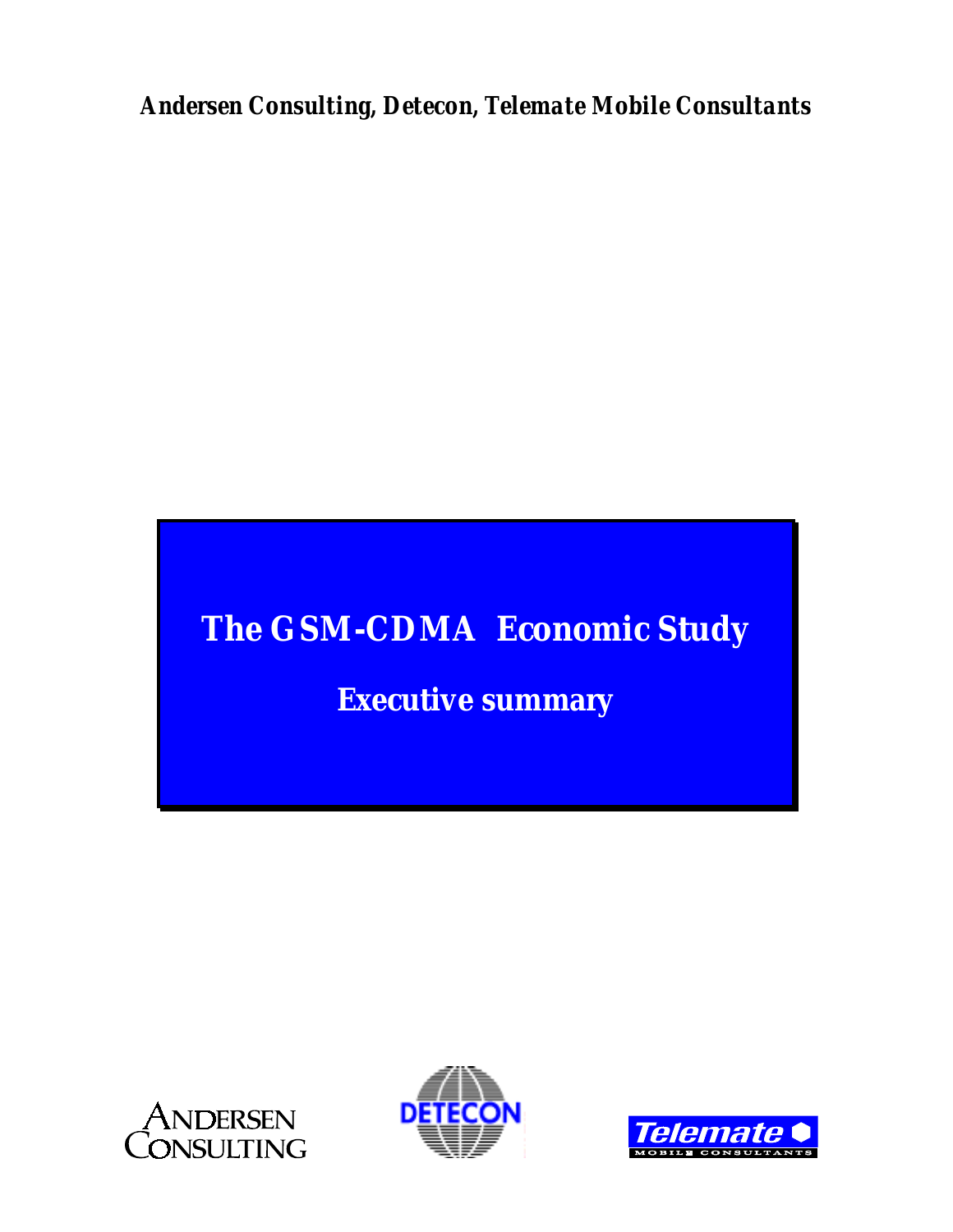## **The GSM-CDMA Economic Study**

## *Objective of the study*

The GSM family of standards has been successfully adopted by a large number of countries, particularly within Europe, and is now the leading digital wireless standard worldwide. As the growth of the GSM market continues to accelerate, operators facing the prospect of over-crowded networks are looking for cost-effective expansion solutions. For example, GSM operators in Beirut, Guangzhou, and Melbourne, to name a few, are already experiencing "hot spots" -- core areas where demand is much higher than the average capacity of the network. Other European operators are likely to encounter similar situations in the medium term. As a result, a variety of solutions for network enhancement and expansion have been proposed.

Existing and proposed solutions for GSM operators include the deployment of micro-cells, half-rate codecs, improved frequency reuse techniques and dual band solutions. A newly proposed solution uses the CDMA air interface (IS 95 based) instead of, or along side, the current TDMA technology incorporated within the GSM standard. The use of a CDMA radio front end within a GSM network entails the addition of CDMA base stations and base station controllers. Seamless operation for endusers is achieved through the use of dual-mode GSM/CDMA handsets. The CDMA solution is referred to as "GSM-CDMA" since it is fully compatible with the existing GSM-MAP network standard. GSM operators facing significant network expansions over the next few years need to analyze the short and long-term costs associated with the various proposed solutions. In addition, new and emerging wireless operators are concerned about the level of investment needed to compete successfully in their respective markets.

To evaluate the possible cost benefits of a GSM-CDMA solution in relation to other GSM solutions, a study utilizing different traffic and network deployment scenarios was performed between July 1997 and January 1998.

## *Organization of the project*

Andersen Consulting in Europe, along with Detecon of Germany and Telemate Mobile Consultants of France, led this comprehensive economic evaluation program. The consulting team has strong GSM and wireless technology expertise as well as economic analysis capabilities. Several leading European operators and manufacturers also participated actively in the study, providing input on scenario definitions, network data, and technology and cost assumptions.

A steering committee comprised of senior executives from ten key European operators, manufacturers and an interested association, provided guidance to the consultants and supervised the overall economic evaluation program. The list of steering committee member companies involved in this study includes in particular, Mannesmann Mobilfunk, Omnitel, Qualcomm, SFR, Siemens, Telecom Italia Mobile, Vodafone and others. Some of these companies acted primarily as observers, while others provided significant direction to the study. Qualcomm of San Diego, California sponsored this major study.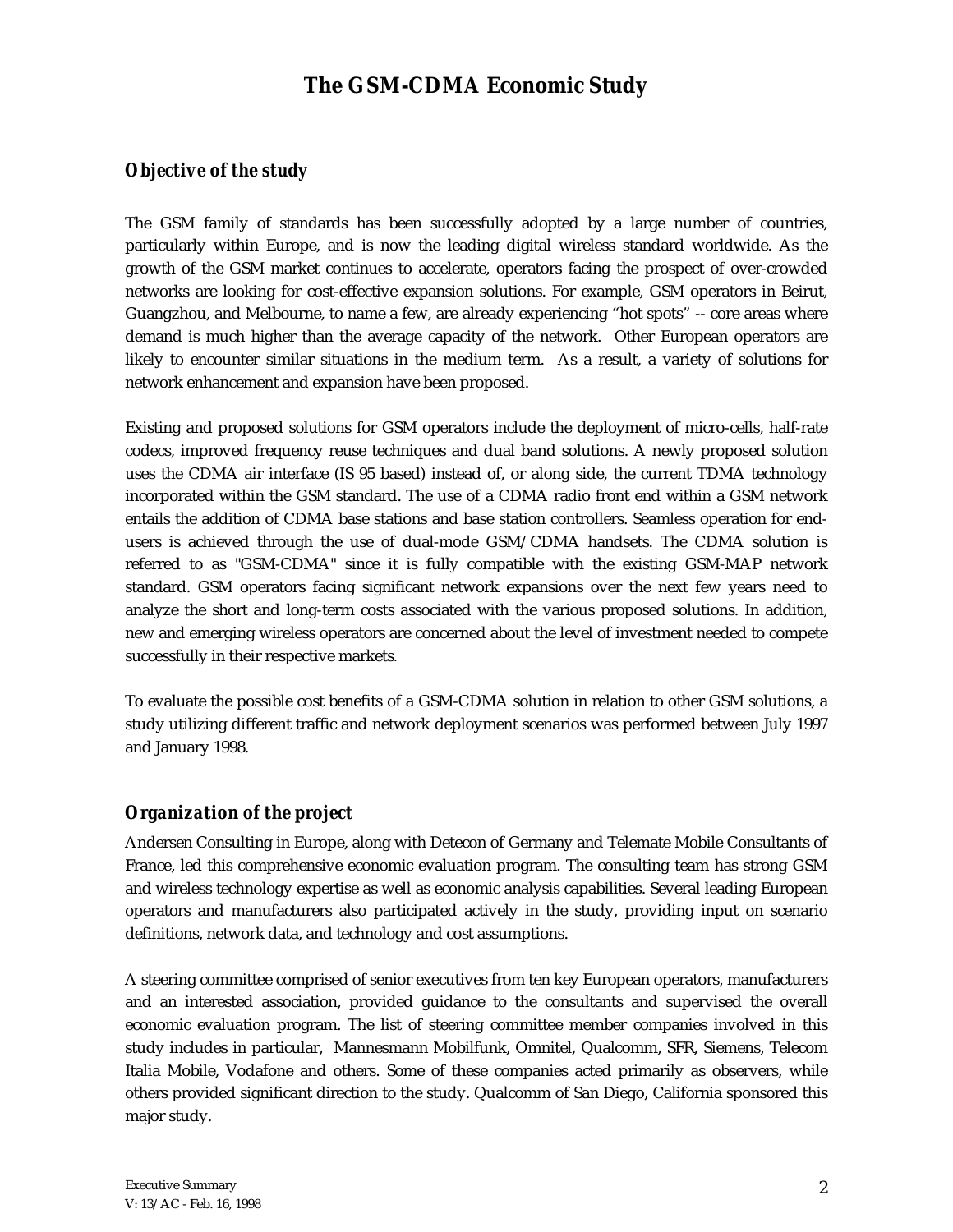## *The Approach*

To illustrate the economic comparison of the CDMA and TDMA technologies within GSM networks, we established two network scenarios over the 2000-2005 period using the same traffic and geographical data for the GSM and GSM-CDMA network designs. We refer to these two scenarios as the "overlay" network and the "greenfield" network scenarios. The "overlay" network represents an expansion or enhancement of certain high-density areas in an existing GSM network. The "greenfield" scenario represents the deployment of a new network utilizing new spectrum.

The "overlay" and "greenfield" network scenarios do not reflect the current situation; they are hypotheses of two market situations that operators may have to cope with in the medium term. The starting point for the economic evaluation is represented by the 1999 network scenarios, which are projections of what the load of a typical, large metropolitan GSM network might be by that time.

For the planning exercise, we used geographical data from a typical medium-size European metropolitan area (163 km²) composed of a city core, suburban areas, a business area and an airport. This metropolitan area is representative of many large cities. We also developed traffic levels for each of our scenarios. These busy hour traffic levels for the 2000-2005 period are higher than in contemporary networks as we assume that:

- − A large number of subscribers living outside the city are commuting to the city center (28 km²).
- − Mobile telephony penetration and usage (both voice and data) will continue to increase,
- − Users will migrate from wireline-based services to wireless-based services (convergence) as mobile tariffs continue to decrease.

The "overlay network" scenario corresponds to a capacity-driven situation. An established operator serves the metropolitan area with a GSM macro-cell layer over a 12.5 MHz x 2 band at 900 MHz. The operator faces a steady traffic increase, especially in the city core, which results in "hot spots" with densities in the range of 300-400 Erlang/km². "Hot spots" are areas where demand is higher than the average capacity of the network. By 2005, the city core becomes a single large "hot spot." These high traffic levels have already been encountered in some cities (e.g. Beirut, Guangzhou, Melbourne and Paris) and will likely be encountered by several European operators in the future.

To serve this traffic growth, the operator needs to deploy an "overlay network" in the city core and is considering two alternative solutions: one with a standard GSM micro-cell layer and a second with GSM-CDMA cells.

| year                                                           | 2000 | 2003 | 2005 |
|----------------------------------------------------------------|------|------|------|
| Total traffic in the "overlay" network (city core) in Erlang   | 3600 | 7200 | 9700 |
| Average total (macro-layer and overlay) traffic density in the | 130  | 260  | 350  |
| city core in Erlang/ $km^2$                                    |      |      |      |
| Average total (macro-layer and overlay) traffic density in     | 298  | 408  | 416  |
| the "hot spots" (city core) in Erlang $/km^2$                  |      |      |      |
| "Hot spot" area in percentage of city core area                | 23%  | 60%  | 83%  |

*The network traffic parameters in the "overlay network"(city core = 28 km²)*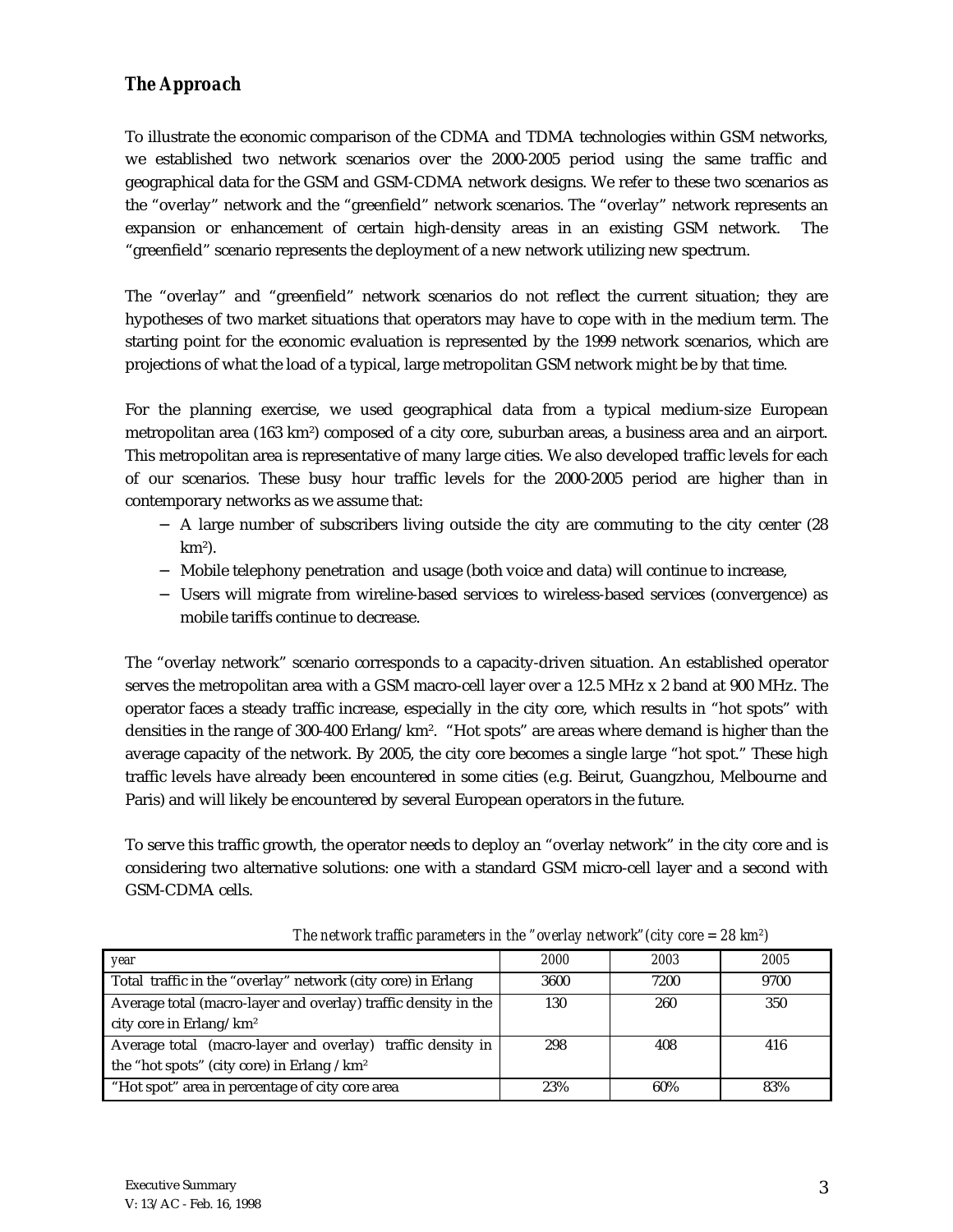The "greenfield" network scenario corresponds to a coverage-driven situation. In 1999, a new entrant is granted a GSM 1800 MHz license with an allocation of 2x15 MHz. Before deploying its metropolitan area network in 2000, the operator will compare two radio network alternatives: a GSM layer and a GSM-CDMA layer.

| vear                                                            | <i>2000</i> | 2003 | 2005  |
|-----------------------------------------------------------------|-------------|------|-------|
| Total network traffic in the "greenfield" network in Erlang     | 950         | 4700 | 11350 |
| Average traffic density in the metropolitan area in Erlang /km2 | 5.3         | 28.8 | 69.3  |
| Average traffic density in the city core in Erlang/km2          |             | 40   | 150   |

*The network traffic parameters in the "greenfield network" (total metropolitan area = 163 km2)*

## *The "overlay" and "greenfield" radio network designs*

The network designs are based on well-accepted and validated assumptions and results.

The application of half-rate vocoder to GSM networks was not taken into account as this solution has not been implemented on a large scale at that time. Additionally dual band solution were not considered.

The CDMA network designs assume successful integration of the GSM core network at the "A " interface and GSM-CDMA/CDMA-GSM hand-over capabilities.

The "overlay" network design (900 MHz with a 2x12.5 MHz):

We compared firstly a set of GSM and GSM-CDMA solutions that are already available or will be within a few months :

- − An established GSM radio network solution based on a frequency reuse factor of 15 to 12, with Phase 2 standard features (frequency hopping, power control and discontinuous transmission) and with micro-cells ( up to 3 TRXs ). This solution is referred as "GSM"
- − A GSM "capacity enhanced" solution which is now appearing in the market place. It is based on improved frequency reuse techniques (concentric cells, MRP,...) leading to a reuse of 9 to  $6<sup>1</sup>$  for macro-cells and on up to 4 TRXs per micro-cell. This solution is referred as "GSM capacity enhanced" solution
- − An established CDMA solution based on the IS-95 standard radio features with a vocoder rate of 13 kb/s and handling 10 to 13 simultaneous active users per sector and per carrier. This solution is referred as "GSM-CDMA 13 kb/s".
- − A variant of the previous CDMA solution, with a vocoder rate of 8 kb/s with EVRC (Enhanced Variable Rate Codec) instead of 13kb/s and handling 16 to 20 simultaneous active users per sector and per carrier. This solution was included as its voice quality is very close from the 13kb/s solution and will be available in 1998. This solution is referred as "GSM-CDMA 8kb/s".

 $\overline{a}$ 

<sup>1</sup> This corresponds to a reuse of 9 to 6 for the traffic channels and 12 for the BCCH channels . The average reuse factor varies then between 10.3 and 6.9.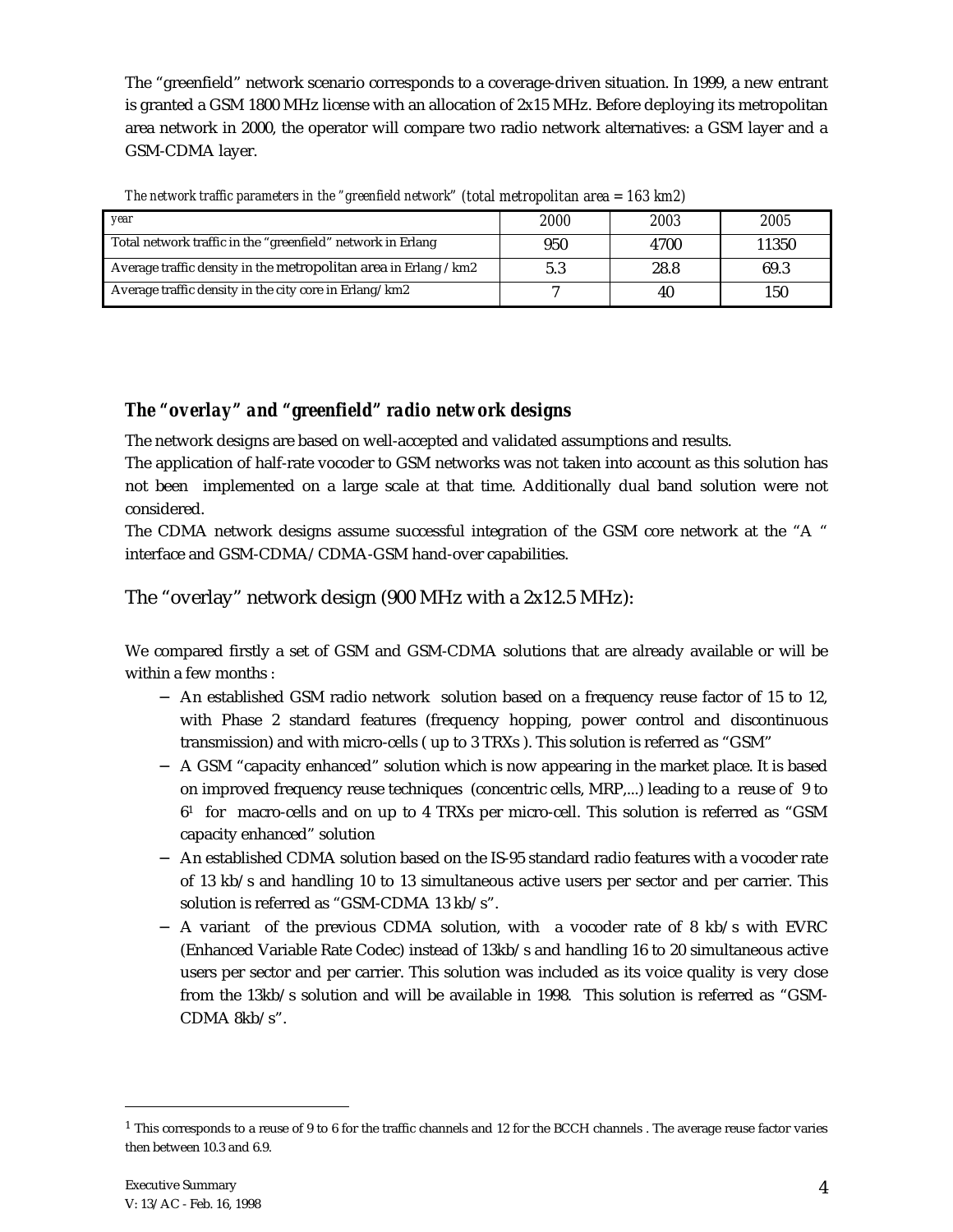We then compared a second set of solutions that includes :

- − The "GSM capacity enhanced" solution
- − An enhanced IS95 solution (at 13kb/s and 8kb/ EVRC) that will be available in 1999. This "enhanced IS-95" solution will result in a doubling of the number of concurrent users per radio channel. This solution is referred as the "GSM-CDMA enhanced 13 kb/s" when used with a vocoder rate of 13 kb/s and as the "GSM-CDMA enhanced  $8 \text{ kb/s}$ " for a vocoder rate of 8 kb/s (EVRC) .

We designed the 1999 macro-layer network, comprised of 45 GSM macro-sites (three sectored) in the city core, using the well-established "GSM" solution. This represents the starting point of the "overlay" design.

Results of the first comparison set:

- − To meet increased traffic in the high-density areas after 1999, both the overlay "GSM" and "GSM capacity enhanced" (with a frequency reuse of 6) network designs require large numbers of micro-cells (805 2 and 483 respectively in 2005). 3
- − Due to the specific characteristics of GSM-CDMA cells, both "overlay" "GSM-CDMA" designs (at 13 kb/s and 8kb/s) consist only of macro-cells and comprise a small fraction (1/7 and 1/10 respectively) of the total number of micro-cell sites required for the "GSM capacity enhanced" solution. This ratio is further increased by a factor 2 when comparing the "GSM-CDMA" solutions to the "GSM" solution.

*Number of sites in the "overlay network" for GSM, "GSM enhanced" and GSM-CDMA solutions*

| vear                                             | <i>2000</i> | 2003 | 2005 |
|--------------------------------------------------|-------------|------|------|
| GSM (micro-sites)                                | 224         | 585  | 805  |
| GSM capacity enhanced <sup>*</sup> (micro-sites) | 134         | 351  | 483  |
| GSM-CDMA 13 kb/s (macro-sites, tri-sectored)     | 33          | 52   | 76   |
| GSM-CDMA 8 kb/s EVRC (macro-sites, tri-sectored) | 22          | 35   | 49   |

\*An additional "GSM capacity enhanced" design with a frequency reuse of 9 was developed, but the differences were minimal

Results of the second comparison set:

− When using the two "GSM-CDMA enhanced" solutions, the total number of GSM-CDMA "overlay" cells drops by approximately 50% in 2005, compared to "GSM-CDMA", thus improving by a factor 2 the ratio of the GSM-CDMA solutions with respect to the "GSM capacity enhanced" solution.

*Number of "GSM capacity enhanced" and "GSM-CDMA enhanced" sites in the "overlay network"*

| vear                                                  | 2000 | 2003 | 2005 |
|-------------------------------------------------------|------|------|------|
| GSM capacity enhanced (micro-sites)                   | 134  | 351  | 483  |
| GSM-CDMA enhanced 13 kb/s (macro-sites, tri-sectored) | 19   | 26   | 36   |
| GSM-CDMA enhanced 8kb/s (macro-sites, tri-sectored)   | 16   | 18   | 24   |

<sup>2</sup> It is not suggested that an operator would build a network with such a large number of micro-cells

 $\overline{a}$ 

<sup>3</sup> It is expected that with such a high micro-cell density , indoor coverage will exceed the study requirements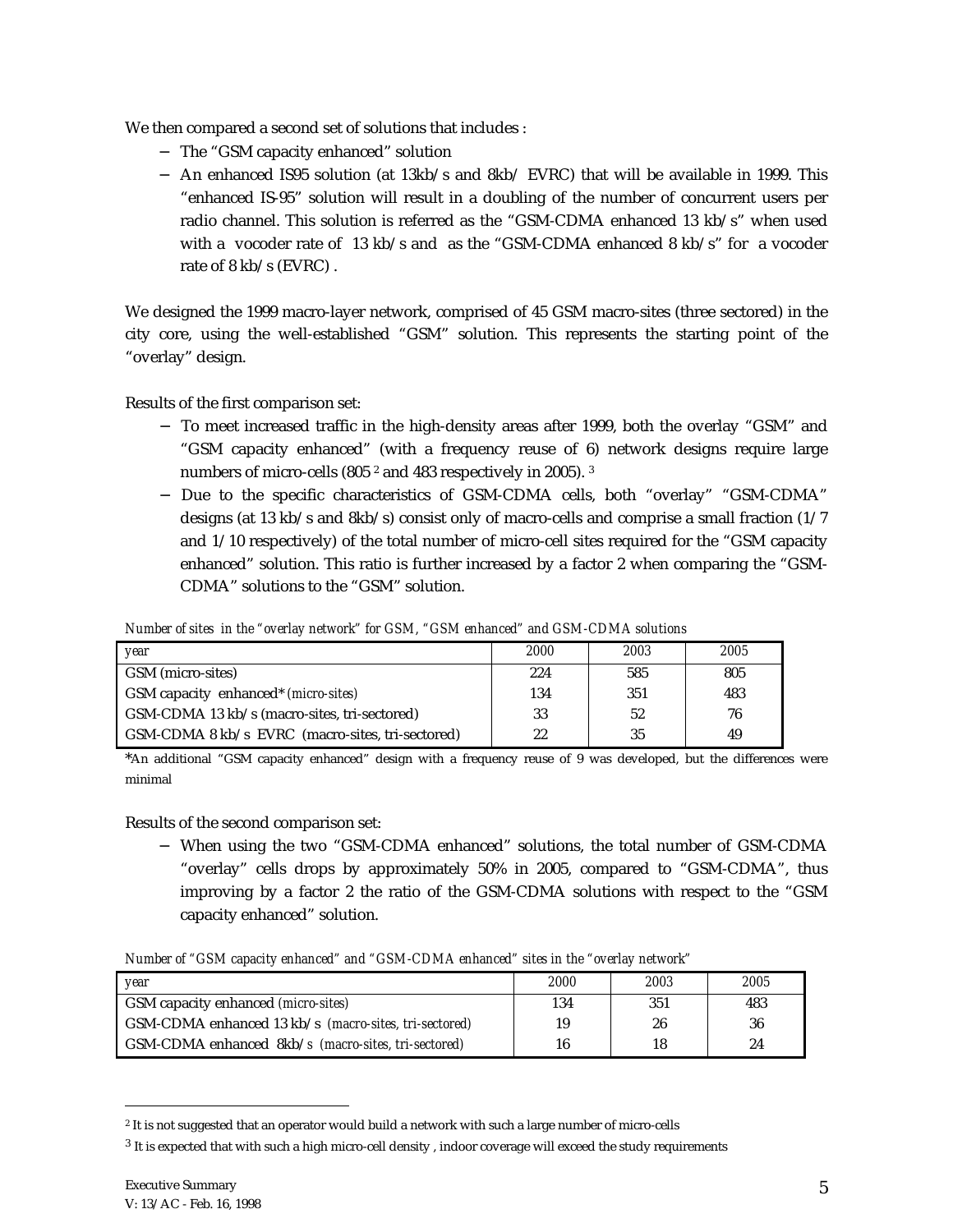Spectrum utilization:

− The four GSM-CDMA solutions are more spectrum-efficient than the GSM solutions. In 2005, the GSM macro-layer with the GSM-CDMA overlay needs 84% of the total available bandwidth while the GSM solutions utilize 97% to 100% of the available bandwidth.

#### The "greenfield" network design (at 1800 MHz with a 2x15 MHz):

We limited our design comparisons to:

- − The "GSM " solution
- − The "GSM-CDMA 13 kb/s" solution handling 13 to 14 simultaneous active users per sector and per carrier
- − The "GSM-CDMA 8 kb/s" solution handling 20 to 21 simultaneous active users per sector and per carrier

As this network is coverage-driven, the "GSM" and the two "GSM-CDMA" networks consist of macro-cells only. The maximum pathloss difference between the "GSM " and "GSM-CDMA 13 kb/s" solutions is 2dB, and for "GSM-CDMA 8kb/s", the difference is 4dB. The "GSM-CDMA" solutions require 29% and 44% less sites respectively to provide the same coverage and capacity than the "GSM" solution.

*Number of sites in the "greenfield" network for the "GSM" and "GSM-CDMA" solutions*

| vear                                                          | <i>2000</i> | 2003 | 2005 |
|---------------------------------------------------------------|-------------|------|------|
| GSM (macro-sites, tri-sectored)                               | 187         | 188  | 202  |
| GSM-CDMA 13 kb/s (macro-sites, tri-sectored)                  | 144         | 144  | 145  |
| $\text{GSM-CDMA } 8 \text{ kb/s}$ (macro-sites, tri-sectored) | 112         | 112  | 113  |

The "GSM-CDMA" solutions bring substantial spectrum savings. The "GSM" network uses almost the entire (96%) assigned frequency spectrum, while the "GSM-CDMA" networks need only 43% for the 13kb/s solution and 35% for the 8kb/s EVRC solution.

## *The economics of the radio network designs*

A cost model has been developed to compare the costs of the GSM solution with the costs of the GSM-CDMA solution for those elements which are different for both the "overlay " and the "greenfield" networks.

The cost model contains capital expenditures (CapEx) and operational expenditures (OpEx) related to the base station subsystem (base stations and base station controllers) and transmission links. It is assumed that there is no cost impact on the network subsystem.

Examples of CapEx included in the model are sites, base stations and base station controllers. Example of OpEx included are site rental, leased lines, maintenance costs, site utility costs and subsidization costs for the dual mode ( GSM/GSM-CDMA) handsets that will have to be used in the GSM-CDMA networks.

The GSM-CDMA operator will have to subsidize :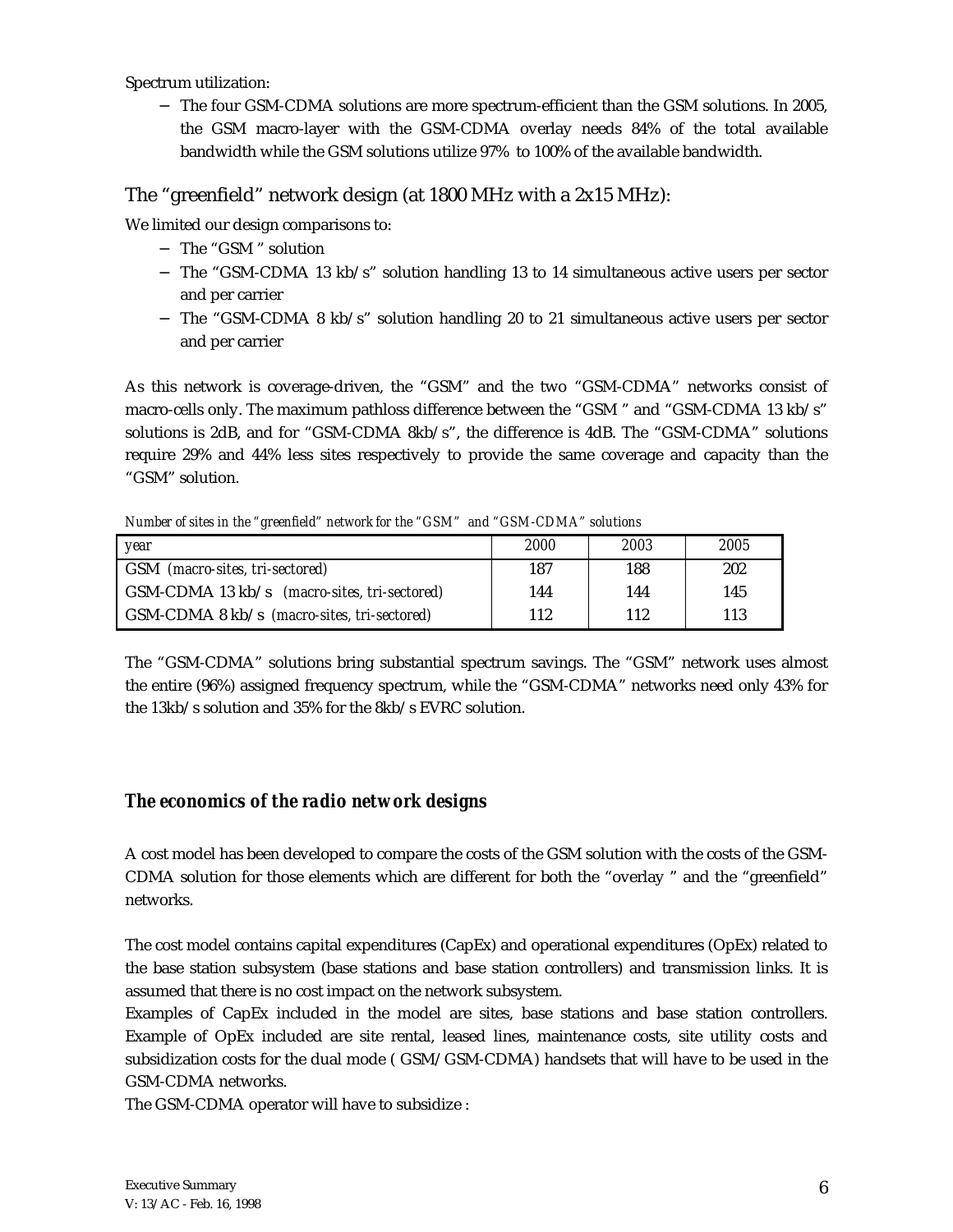− in the "overlay" scenario : the dual mode handset price to facilitate the users' migration from the macro-cell GSM layer to the new GSM-CDMA overlay network,

− in the "greenfield" scenario : the dual mode handset price difference with the GSM handset. The starting point for GSM and GSM-CDMA equipment and service prices are equivalent to those observed in the 1997 market. Price evolution for the services (e.g. leased line monthly fees) are based on trends observed in the market, and price evolution for the radio network and handset equipment is based on an 80% experience curve as accepted by several manufacturers.

## The "overlay" network scenario

Results of the first solution set:

The CDMA solutions provide, in this case, a cost-effective alternative to GSM micro-cell solutions.

In 2005, due to much lower numbers of sites, the Cumulative Capital Expenditure and the Yearly Operational Expenditure costs of both "GSM-CDMA" solutions are significantly lower than the "GSM" and "GSM capacity enhanced" solutions:

- − The cumulative CapEx for GSM-CDMA 13 kb/s and 8 kb/s solutions represent only 50% and 36% of the "GSM enhanced" cumulative CapEx respectively.
- − This ratio is further improved for the yearly OpEx.

Over the 2000-2005 period, the cumulative OpEx for the "GSM-CDMA 13kb/s" solution, including the dual mode handset subsidization costs, represents 65% of the cumulative OpEx of the "GSM enhanced" solution. Results for the "GSM-CDMA 8kb/s" solution are even better, representing only 54% of the "GSM enhanced" solution.

|                               | Cumulative Capital Expenditure |      |      | <b>Yearly Operational Expenditure</b> |      |      |
|-------------------------------|--------------------------------|------|------|---------------------------------------|------|------|
| year                          | 2000                           | 2003 | 2005 | 2000                                  | 2003 | 2005 |
| <b>GSM</b>                    | 130%                           | 133% | 133% | 150%                                  | 151% | 152% |
| <b>GSM</b> capacity enhanced  | 100%                           | 100% | 100% | 100%                                  | 100% | 100% |
| $\Gamma$ GSM-CDMA 13 kb/s     | 72%                            | 49%  | 50%  | 149%*                                 | 55%  | 43%  |
| $\overline{GSM}$ -CDMA 8 kb/s | 55%                            | 36%  | 36%  | 134%*                                 | 44%  | 31%  |

*Relative costs of the" overlay network" for GSM, "GSM capacity enhanced" and GSM-CDMA solutions in percent*

\*Impact of the dual mode handset subsidization costs, based on a "middle of the range" product

|                              | Cumulative Capital Expenditure |      |      | <b>Yearly Operational Expenditure</b> |      |      |
|------------------------------|--------------------------------|------|------|---------------------------------------|------|------|
| <i>year</i>                  | 2000                           | 2003 | 2005 | 2000                                  | 2003 | 2005 |
| <b>GSM</b>                   | 8.2                            | 25.4 | 34.3 | $3.2\,$                               | 8.9  | 12.5 |
| <b>GSM</b> capacity enhanced | 6.4                            | 19.1 | 25.8 | 2.1                                   | 5.9  | 8.2  |
| GSM-CDMA 13 $kb/s$           | 4.6                            | 9.3  | 13.0 | $3.2*$                                | 3.2  | 3.5  |
| $GSM$ -CDMA 8 kb/s           | 3.5                            | 6.9  | 9.4  | $2.9*$                                | 2.6  | 2.6  |

\*Impact of the dual mode handset subsidization costs, based on a "middle of the range" product

Over five years, the average CapEx and OpEx costs per Erlang for the "GSM-CDMA 13 kb/s" solution decrease rapidly as the impact of the dual mode handset subsidization is minimized. The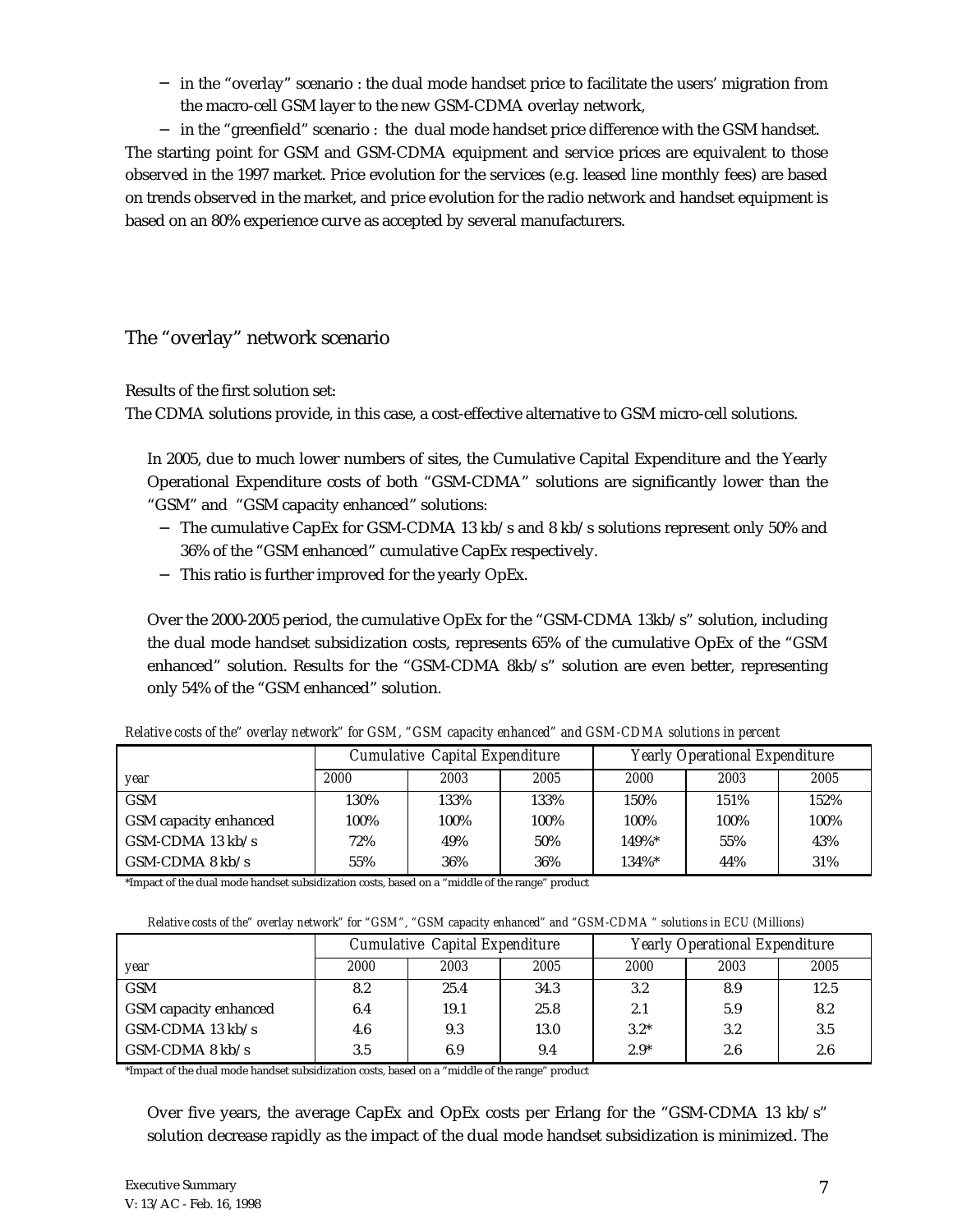CapEx and OpEx costs are 1500 ECU and 410 ECU respectively in 2005. In contrast, the GSM micro-cell solution costs are 2970 ECU and 950 ECU respectively.

Results of the second comparison set:

- The "GSM-CDMA enhanced" solutions are compared with the "GSM capacity enhanced" solution. In 2005, the "GSM-CDMA enhanced" solutions provide, in this case, a very cost-effective alternative to the "GSM capacity enhanced" micro-cell solutions.
- In 2005 the Cumulative CapEx and the Yearly OpEx costs of both "GSM-CDMA enhanced" solutions are much lower than the "GSM capacity enhanced" solution :
	- − The cumulative CapEx for the "GSM-CDMA enhanced 13 kb/s" and "GSM-CDMA enhanced 8 kb/s" solutions represent only 31% and 25% of the "GSM enhanced" cumulative CapEx respectively.
	- − The ratio is even better for the yearly OpEx in 2005: 25% and 19% of the "GSM capacity enhanced" OpEx for the respective 13kb/s and 8 kb/s solutions.

Over the 2000-2005 period, the cumulative OpEx for the "GSM-CDMA enhanced" 13kb/s solution, including the dual mode handset subsidization costs, represents 48% of the cumulative OpEx for the "GSM capacity enhanced" solution. Results for the "GSM-CDMA enhanced" 8kb/s solution are even better at 43%.

*Relative costs of the "overlay network" for "GSM capacity enhanced" and "GSM-CDMA enhanced" solutions in percent*

|                                     | Cumulative Capital Expenditure |      |      | <b>Yearly Operational Expenditure</b> |      |      |
|-------------------------------------|--------------------------------|------|------|---------------------------------------|------|------|
| vear                                | 2000                           | 2003 | 2005 | 2000                                  | 2003 | 2005 |
| GSM capacity enhanced               | 100%                           | 100% | 100% | 100%                                  | 100% | 100% |
| GSM-CDMA enhanced $13 \text{ kb/s}$ | 49%                            | 31%  | 31%  | 129%*                                 | 39%  | 25%  |
| GSM-CDMA enhanced $8 \text{ kb/s}$  | 44%                            | 25%  | 25%  | $124\%$ *                             | 33%  | 19%  |

\*Impact of the dual mode handset subsidization costs, based on a "middle of the range" product

|  |  |  | Relative costs of the "overlay network" for "GSM enhanced" and "GSM-CDMA enhanced" solutions in ECU (Millions) |  |
|--|--|--|----------------------------------------------------------------------------------------------------------------|--|
|--|--|--|----------------------------------------------------------------------------------------------------------------|--|

|                                  | Cumulative Capital Expenditure |      |      | <b>Yearly Operational Expenditure</b> |      |      |
|----------------------------------|--------------------------------|------|------|---------------------------------------|------|------|
| year                             | 2000                           | 2003 | 2005 | 2000                                  | 2003 | 2005 |
| <b>GSM</b> capacity enhanced     | 6.4                            | 19.1 | 25.8 | 2.1                                   | 5.9  | 8.2  |
| $\sim$ GSM-CDMA enhanced 13 kb/s | 3.1                            | 5.8  | 8.0  | $2.7*$                                | 2.3  | 2.0  |
| $\sim$ GSM-CDMA enhanced 8 kb/s  | 2.8                            | 4.8  | 6.4  | $2.7*$                                | 2.0  | 1.6  |

\*Impact of the dual mode handset subsidization costs, based on a "middle of the range" product

## The "greenfield" network scenario

The design of the "greenfield" network is coverage-driven. As both GSM 1800 MHz and GSM-CDMA 1800 MHz designs incorporate only macro-cells, their cost difference is now much smaller than in the "overlay" network scenario. In 2005, as compared to the "GSM " solution, the "GSM-CDMA" cumulative CapEx represents  $86\%$  for the 13 kb/s solution and 70% for the 8 kb/s solution. The same holds true for OpEx.

.